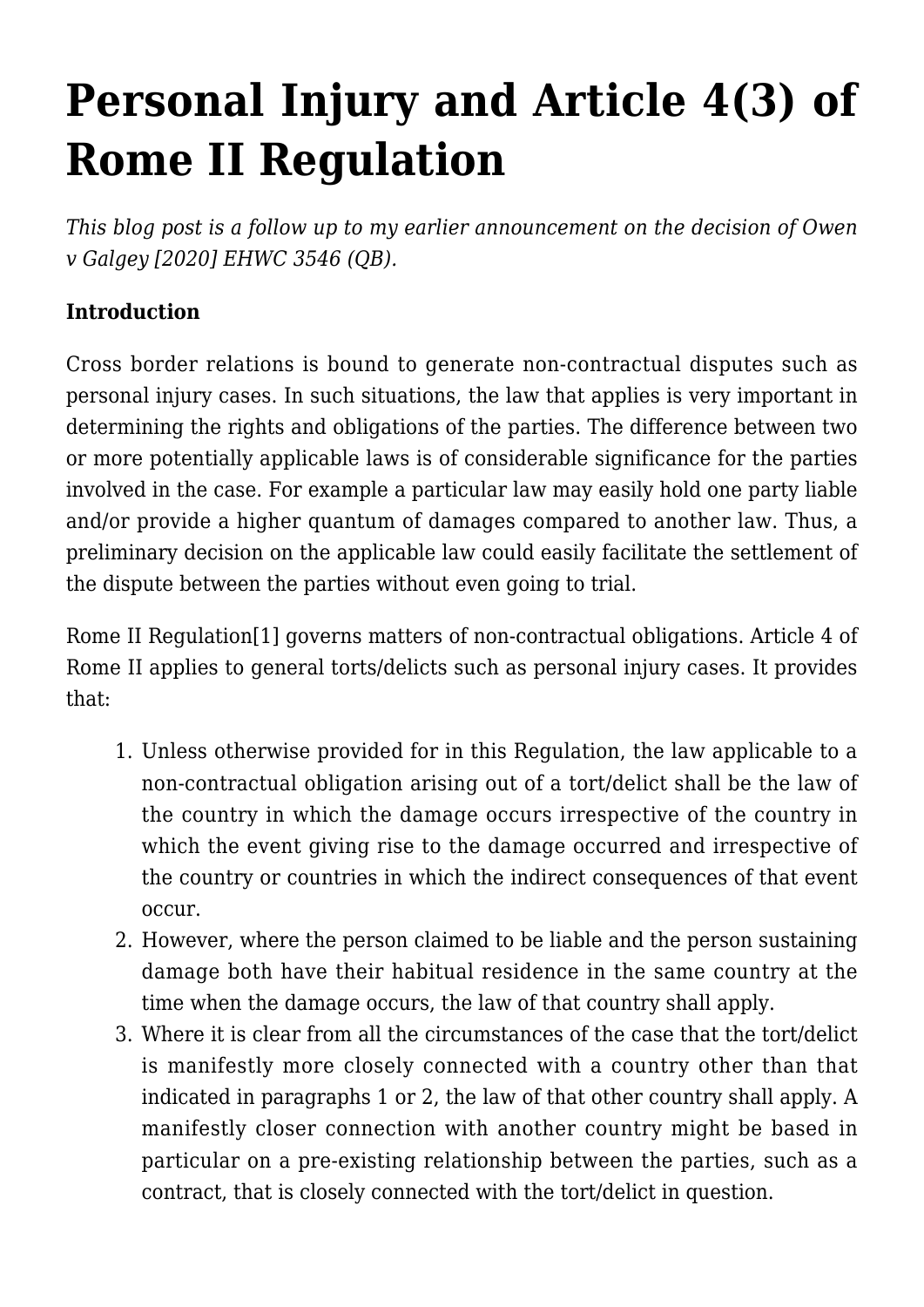<span id="page-1-0"></span>In the recent case of *Owen v Galgey & Ors.,*[\[2\]](#page-6-1) the English High Court was faced with the issue of applying Article 4 of Rome II to a personal injury case. This comment disagrees with the conclusion reached by the High Court Judge in displacing English law under Article 4(2) of Rome II, and applying French law under Article 4(3) of Rome II.

#### **Facts**

The Claimant is a British citizen domiciled and habitually resident in England who brought a claim for damages for personal injury sustained by him as result of an

accident in France on the night of April  $3<sup>rd</sup>$  2018, when he fell into an empty swimming pool which was undergoing works at a villa in France – a holiday home owned by the First Defendant, whose wife is the Second Defendant. The First and Second Defendants are also British citizens who are domiciled and habitually resident in England. The Third Defendant is a company domiciled in France, and the insurer of the First and Second Defendants in respect of any claims brought against them in connection with the Villa. The Fourth Defendant is a contractor which was carrying out renovation works on the swimming pool at the time of the accident, and the Fifth Defendant is the insurer of the Fourth Defendant. The Fourth and Fifth Defendants are both companies which are domiciled in France.

It was common ground between the parties that French law applied to the Claimant's claims against the Fourth and Fifth Defendants. But there was a dispute at to the applicable law in relation to his claims against the First to Third Defendants. These Defendants contended that, by operation of Article 4(2) of Rome II, English law applies because the Claimant and the First and Second Defendants are habitually resident in England. However, the Claimant contended that French law applied by operation of Article 4(3) the Rome II because, he says, it is clear that the tort in this case is manifestly more closely connected with France than it is with England.

It was common ground that French law applied under Article 4(1) of Rome II because the direct damage occurred in France in this case; and English law applied under Article 4(2) of Rome II because the Claimant and First and Second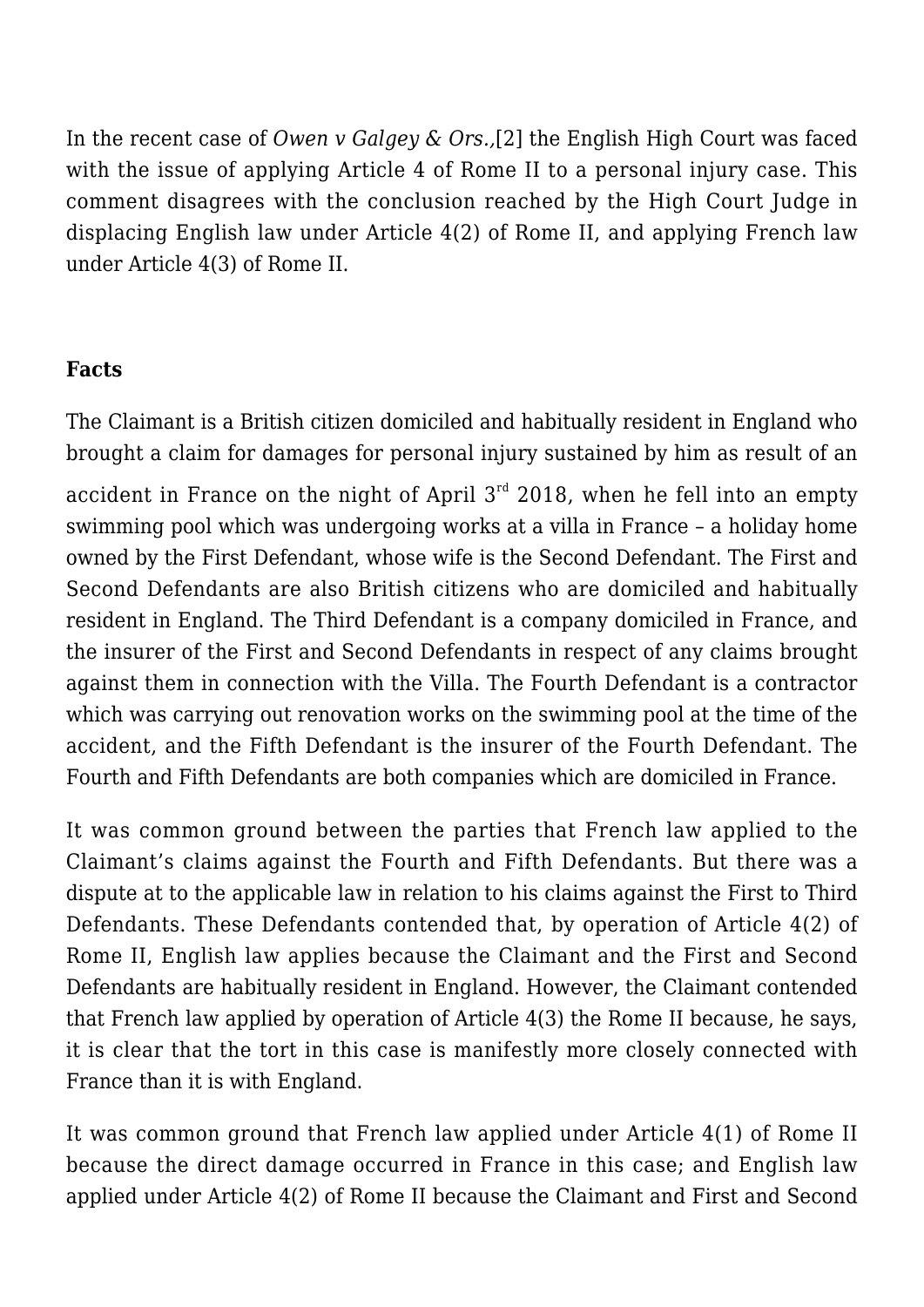Defendants were all habitually resident in England. The legal issue to be resolved was therefore whether under Article 4(3) the tort/delict was manifestly more closely connected to France than it is with England.

# **Decision**

In a nutshell, Linden J held that French law applied under Article 4(3) of Rome II. The Court considered Article 4 of Rome II as a whole and read it in conjunction with both the Explanatory Memorandum[\[3\]](#page-6-2) and Recitals to Rome II.[\[4\]](#page-7-0)

<span id="page-2-1"></span><span id="page-2-0"></span>Linden J held that Article 4(2) created a special rule which automatically displaced Article 4(1), and Article 4(2) was intended to satisfy the legitimate expectation of the parties.[\[5\]](#page-7-1) On this basis, he observed that Article 4(2) could only apply in two party cases (only one victim and one tortfeasor), and not multiparty situations.[\[6\]](#page-7-2) Linden J explicitly disagreed with an earlier decision of Dingemans J in *Marshall v Motor Insurers' Bureau* & *Ors*[\[7\]](#page-7-3) that held that Article 4(2) applied in multi-party situations.[\[8\]](#page-7-4)

<span id="page-2-4"></span><span id="page-2-3"></span><span id="page-2-2"></span>Linden J considered the relevant circumstances that could give rise to applying Article 4(3) in this case in the following chronological order:

- <span id="page-2-5"></span>1. the desire for a single law to govern the whole case involving the Claimant and the First to Fifth Defendants[;\[9\]](#page-7-5)
- <span id="page-2-6"></span>2. the circumstances relating to all the parties in the case;[\[10\]](#page-7-6)
- <span id="page-2-7"></span>3. the place of direct damage under Article 4(1);[\[11\]](#page-7-7)
- 4. the habitual residences of the parties, including where any insurer defendants are registered at the time of the tortious incident and when the damage occurs[;\[12\]](#page-7-8)
- <span id="page-2-9"></span><span id="page-2-8"></span>5. the habitual residence of the Claimant at the time of the consequences of the tort, including any consequential losses;[\[13\]](#page-7-9)
- <span id="page-2-10"></span>6. the nationalities of the parties; [\[14\]](#page-7-10) and
- 7. the fact that the parties have a pre-existing relationship in or with a particular country[.\[15\]](#page-7-11)

<span id="page-2-14"></span><span id="page-2-13"></span><span id="page-2-12"></span><span id="page-2-11"></span>Linden J held, following previous English decisions,[\[16\]](#page-7-12) that the burden of proof was on the party that seeks to apply Article 4(3).[\[17\]](#page-7-13) He held that Article 4(3) could only be applied as an exceptional remedy where a clear preponderance of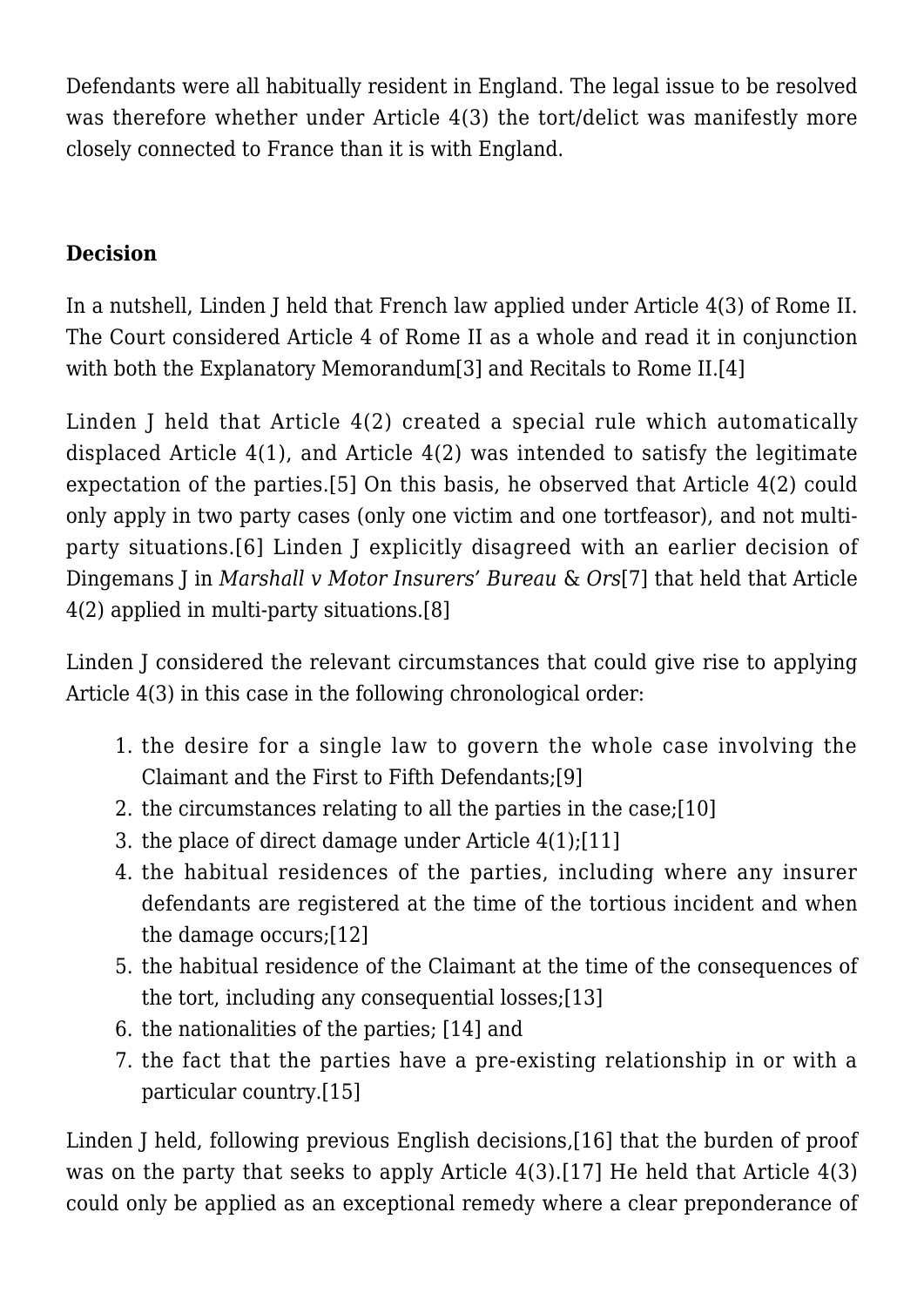factors supports its application.[\[18\]](#page-7-14) However he observed that the facts of the case do not have to be unusual for Article 4(3) to apply, though Article 4(3) was intended to operate in a clear and obvious case.[\[19\]](#page-7-15)

<span id="page-3-0"></span>After considering the submission of the parties in the case, Linden J preferred the Claimant's submission that Article 4(3) applied in this case. In his words: "France is where the centre of gravity of the situation is located and the preponderance of factors clearly points to this conclusion. This conclusion also accords with the legitimate expectations of the parties.["\[20\]](#page-7-16)

<span id="page-3-1"></span>Linden J gave great weight to the place of direct damage. In his words:

"The tort/delict occurred in France, as I have noted. This is also where the injury or direct damage occurred. The dispute centres on a property in France and it concerns structural features of that property and how the First, Second and Fourth Defendants dealt with works on a swimming pool there. Although these defendants deny that there was fault on the part of any of them, the First and Second Defendants say that the Fourth Defendant was responsible if the pool presented a danger and the Fourth Defendant says that they were. The allegations of contributory negligence/fault also centre on the Claimant's conduct whilst at the Villa in France.

The First and Second Defendants also had a significant and long-standing connection to France, the accident occurred on their property…

…the situation in relation to the swimming pool which is said to have been the cause of the accident was firmly rooted in France and it resulted from works which were being carried out by the Fourth Defendant as a result of it being contracted to do so by the First and Second Defendants. The liability of the First and Second Defendants, if any, will be affected by how they dealt with that situation, including by evidence about their dealings with the Fourth Defendant. That situation had no significant connections with England other than the nationality and habitual place of residence of the First and Second Defendants."[\[21\]](#page-7-17)

<span id="page-3-3"></span><span id="page-3-2"></span>Linden J also gave great weight to the desire to apply a single law to govern the whole case against the First to Fifth Defendants.[\[22\]](#page-8-0) In his words:

"…the works were carried out by a French company pursuant to a contract with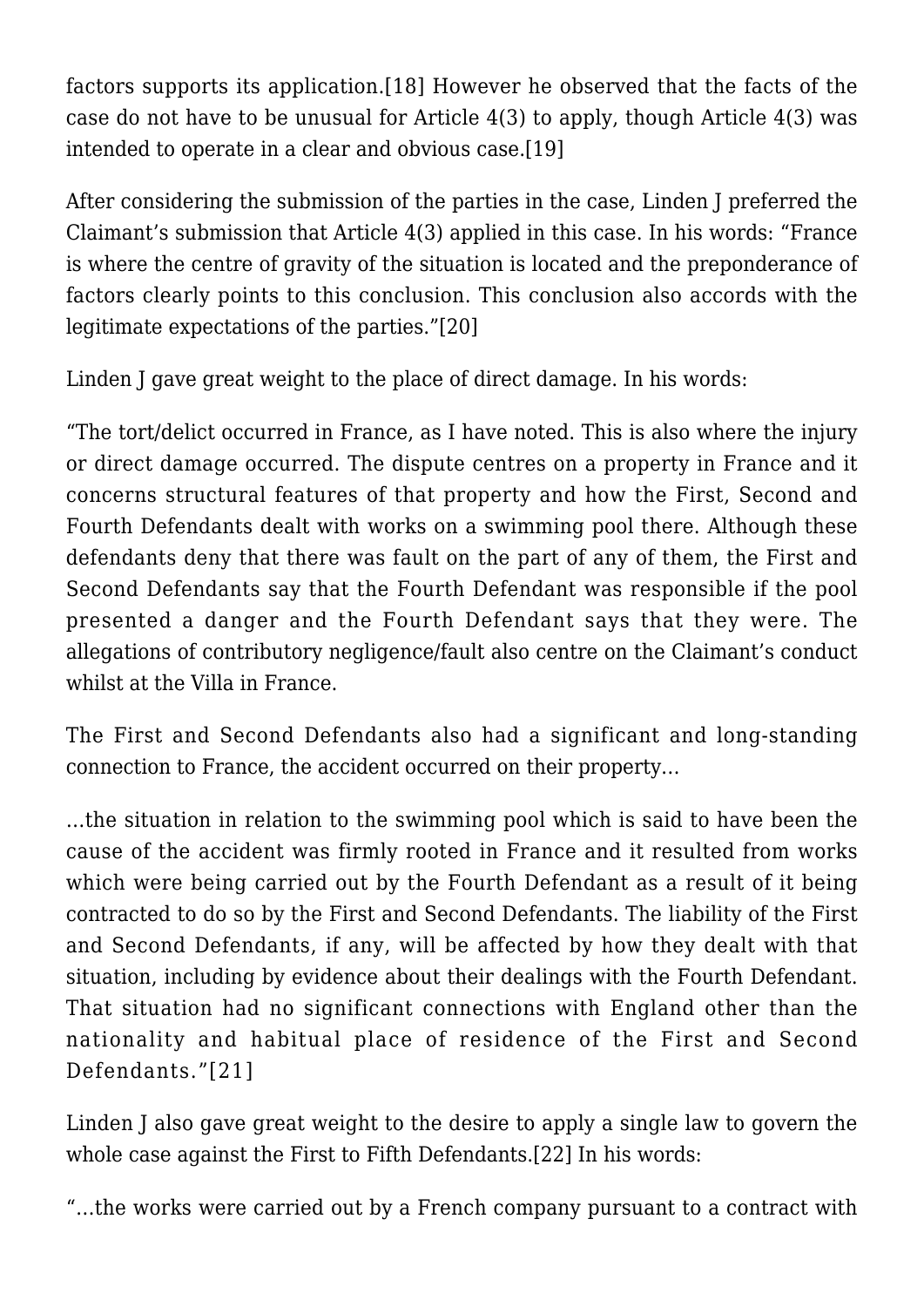them which is governed by French law. Their insurer, the Third Defendant, is a French company and they are insured under a contract which is governed by French law… It is also common ground that the claim against the Fourth Defendant, and therefore against the Fifth Defendant, also a French company, is entirely governed by French law and will require the court to decide whether the Fourth Defendant or, at least by implication, the First and Second Defendants were "custodians" of the property for the purposes of French law.["\[23\]](#page-8-1)

<span id="page-4-0"></span>On the other hand Linden J did not give great weight to the common habitual residence, common nationalities and common domiciles of the Claimant and First and Second Defendants, and the place of consequential loss which pointed to England. Linden J did not consider the pre-existing relationship between the Claimant and First and Second Defendants to be a strong connecting factor in favour of English law applying in this case. He did not regard their relationship as contractual but one that appears to be "the agreement resulted from a casual conversation between social acquaintances in the context of mutual favours having been done in the past.["\[24\]](#page-8-2) He considered that if there was a contract between the parties, he would have held that French law applied under Article 4(3) of Rome I Regulation[\[25\]](#page-8-3) because the parties mutually performed their obligations in France.

<span id="page-4-2"></span><span id="page-4-1"></span>In the final analysis, Linden J held as follows:

"To my mind the tort/delict in this case is much more closely connected to the state of the swimming pool which, as I have said, was part of a property in France and resulted from the French law contract between the First and Second Defendants and the Fourth Defendant. If any of the Defendants is liable, that liability will be closely connected with this contract. This point, taken in combination with the other points to which I have referred, in my view clearly outweighs the existence of any contract with the Claimant relating to the Villa, even if I had found there to be a contractual relationship and even if it was governed by English law.

Similarly, although I have taken into account the nationality and habitual place of residence of the Claimant and the First and Second Defendants, these do not seem to me to alter the conclusion to which I have come. I have also taken into account the fact that the consequences of the accident have to a significant extent been suffered by the Claimant whilst he was in England, but in my view the other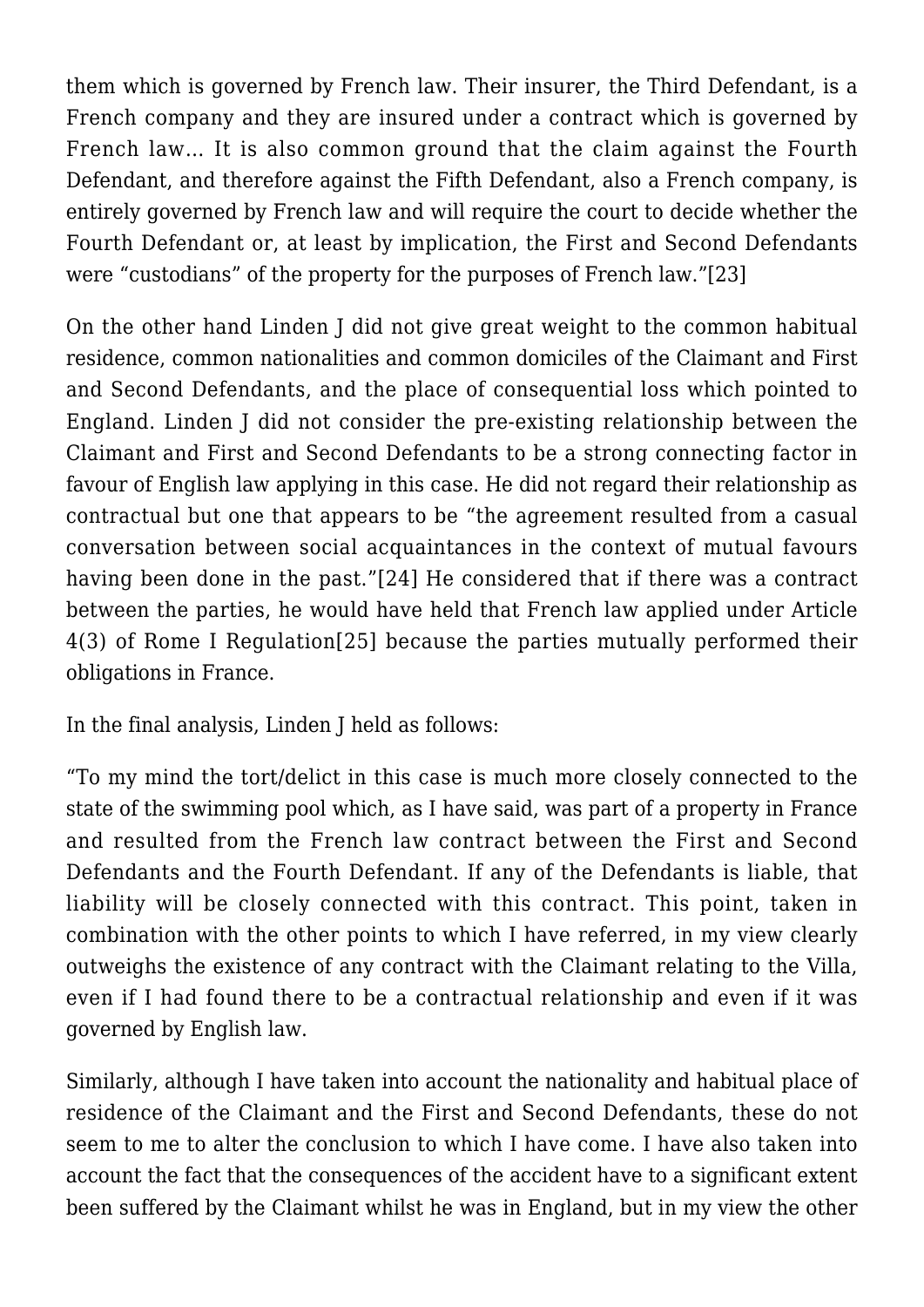factors to which I have referred clearly outweigh this consideration.

<span id="page-5-0"></span>I therefore propose to declare that the law applicable to the claims brought by the Claimant against the First, Second and Third Defendants is French law.["\[26\]](#page-8-4)

#### **Comment**

<span id="page-5-1"></span>*Owen* is the second English case to utilise Article 4(3) as a displacement tool.[\[27\]](#page-8-5) Interestingly, *Owen* and *Marshall* are both cases where Article 4(3) was used to trump Article 4(2) in order to restore the application of Article 4(1). These judicial decisions put to rest any contrary view that Article 4(3) cannot be used to restore the application of Article 4(1), when Article 4(2) automatically displaces Article 4(1). In this connection, I agree with the judges' conclusion on the basis that Article 4(3) operates as an escape clause to both Article  $4(1)\&(2)$ . Such an approach also honours the requirement of reconciling certainty and flexibility in Recital 14 to Rome II. A contrary approach will unduly circumscribe the application of Article 4(3) of Rome II.

I do not agree with Linden J that Article 4(2) of Rome II only applies in two party cases (one victim and one tortfeasor) and does not apply in multi-party cases. I prefer the contrary decision of Dingemans J in *Marshall*. Interpreting Article 4(2) as being only applicable to two party cases is a very narrow interpretation. Moreover, the fact that Article 4(2) is a strong exception to Article 4(1) does not mean that Article 4(2) should be unduly circumscribed. Article 4(2) should not be applied mechanically or without thought. It must be given some common sense interpretation that suits the realities of cross-border relations in torts.

Moving to the crux of the case, I disagree with the conclusion reached by Linden J that French law applied in this case. Applying the test of Article 4(3), the tort was not *manifestly* more closely connected with France. In other words, it was not obvious that Article 4(3) outweighed the application of Article 4(2). To my mind, the arguments between the opposing parties were evenly balanced as to whether the tort was *manifestly* more closely connected with France. Article 4(2) in this case, which pointed to English law, was also corroborated by the common domiciles and common nationalities of the Claimant and First and Second Defendants which should have been regarded as a strong connecting factor in this case. In addition, the non-contractual pre-existing relationship between the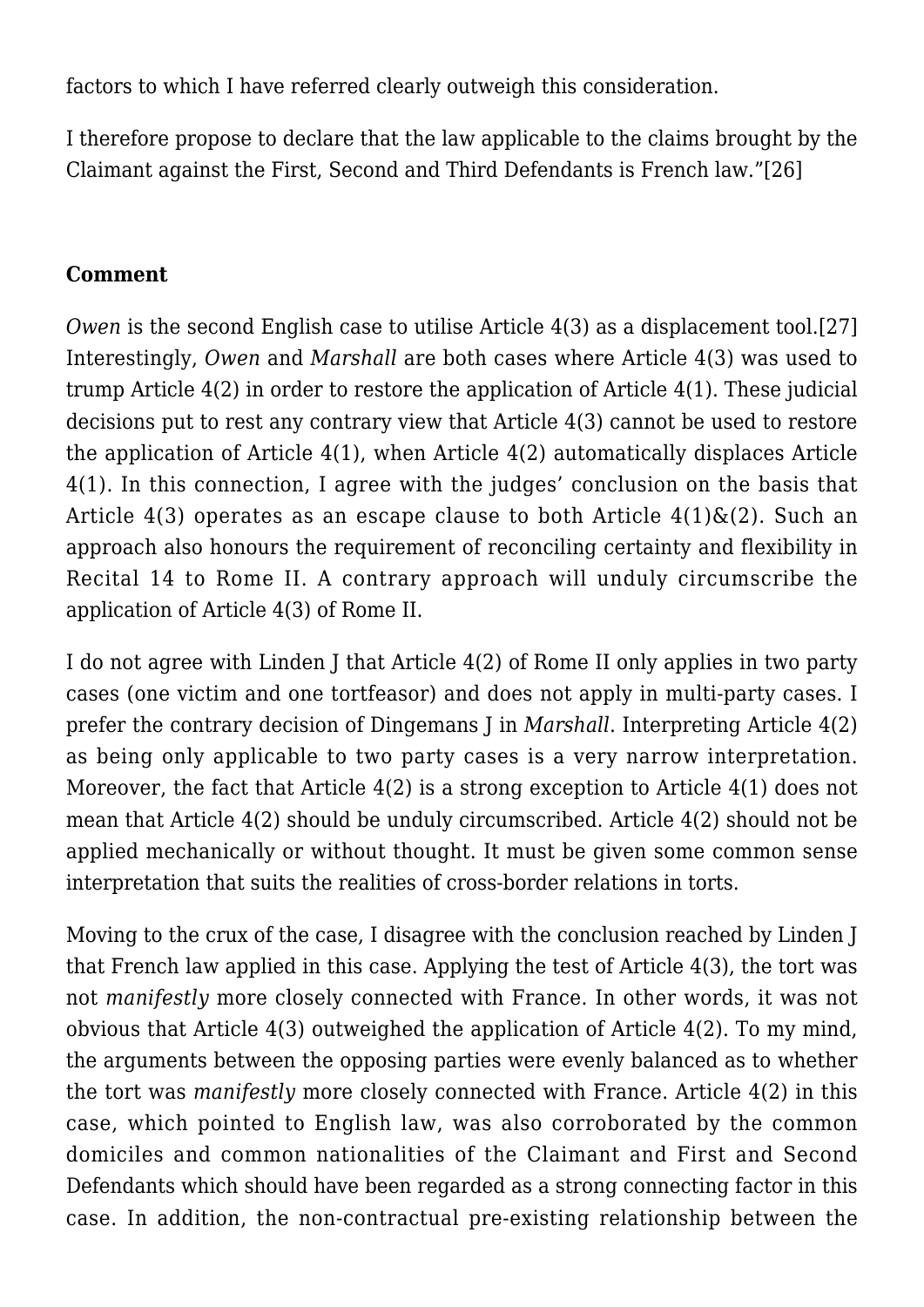Claimant and First and Second Defendants, and consequential loss pointed to England, though I concede that these factors are not very strong in this case.

<span id="page-6-3"></span>It is important to stress that Article 4(2) of Rome II is a fixed rule and not a presumption of closest connection as it was under Article 4(2) of the Rome Convention.[\[28\]](#page-8-6) Once Article 4(2) of Rome II applies, it automatically displaces Article 4(1), except Article 4(3) regards the place of damage as *manifestly* more closely connected with another country. Linden J appeared to give decisive weight to the place of damage and the desire to apply a single law to all the parties in the case, but did not pay due regard to the fixed rule in Article 4(2) and the fact that it was corroborated by other factors such as the common nationalities and domiciles of the Claimant and First and Second Defendants involved in the case.

## **Conclusion**

*Owen* presents another interesting case on the application of Article 4 of Rome II to personal injury cases. It is the second case an English judge would be satisfied that Article 4(3) should be utilised as a displacement tool. The use of the escape clause is by no means an easy exercise. It involves a degree of evaluation and discretion on the part of the judge. Indeed, Article 4(3) is very fact dependent. In this case, Linden J preferred the argument of the Claimant that French law applied in this case under Article 4(3). From my reading of the case, I am not convinced that this was a case where Article 4(3) *manifestly* outweighed Article 4(2). It remains to be seen whether the First, Second and Third Defendants will appeal the case, proceed to trial or settle out of court.

<span id="page-6-0"></span>[1]Regulation (EC) No 864/2007 of the European Parliament and of the Council of 11 July 2007 on the law applicable to non-contractual obligations [2007] OJ L199/40 ("Rome II"). It takes effect in courts of Member States only for events giving rise to damage occurring after 11 January 2009, as decided by the Court of Justice of the European Union (CJEU) in Case C-412/10 *Homawoo* EU:C:2011:747 [37].

## <span id="page-6-1"></span>[\[2\]](#page-1-0) [2020] EWHC 3546 (QB)

<span id="page-6-2"></span>[\[3\]](#page-2-0)Explanatory memorandum from the Commission, accompanying the Proposal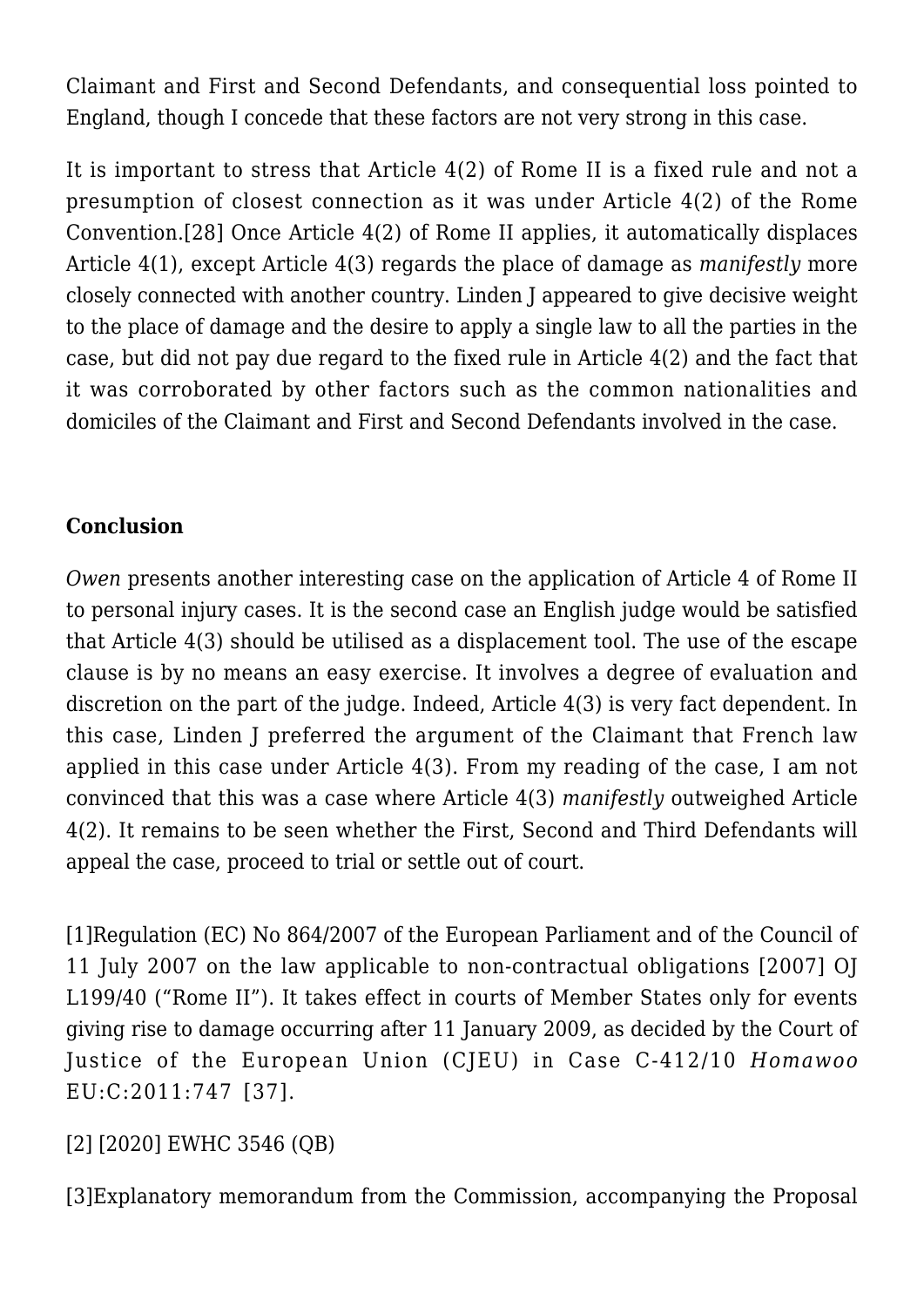for Rome II, COM(2003) 427final (Explanatory Memorandum).

<span id="page-7-0"></span>[\[4\]](#page-2-0) *Ibid* [15] – [24].

<span id="page-7-1"></span>[\[5\]](#page-2-1) *Ibid* [26] – [27].

<span id="page-7-2"></span>[\[6\]](#page-2-2) *Ibid* [27] – [29], [35]. However, the argument as to whether Article 4(2) applied only in two party situations was not put forward before Linden J.

<span id="page-7-3"></span>[\[7\]](#page-2-3) [2015] EWHC 3421 (QB) [17].

<span id="page-7-4"></span>[\[8\]](#page-2-4) *Owen* (n 2) [35].

<span id="page-7-5"></span>[\[9\]](#page-2-5) *Ibid* [36] – [38]. In this connection, Linden J considered and followed the decision in of Dingemans J in *Marshall* (n 7) [18].

<span id="page-7-6"></span>[\[10\]](#page-2-6)*Owen* (n 2) [39] – [45]. In this connection, Linden J considered and followed the decision of Cranston J in *Pickard v Marshall* & *Ors* [2017] EWCA Civ 17 [14] – [15].

<span id="page-7-7"></span>[\[11\]](#page-2-7)*Owen* (n 2) [46]. Linden J followed *Winrow v Hemphhill* & *Anor.* [2014] EWHC 3164 [43], and Dingemans J in *Marshall* (n 7) [19].

<span id="page-7-8"></span>[\[12\]](#page-2-8) *Owen* (n 2) [48]

<span id="page-7-9"></span>[\[13\]](#page-2-9) *Ibid* [49]. Linden J followed *Winrow* (n 11) [39]&[43] and *Stylianou v Toyoshima* [2013] EWHC 2188 (QB). At paragraph 50 Linden J stated that less weight was to be given to this factor.

<span id="page-7-10"></span>[\[14\]](#page-2-10) *Ibid* [51]. Linden J followed *Winrow* (n 11) [54]&[55] and *Marshall* (n 7) [22].

<span id="page-7-11"></span>[\[15\]](#page-2-11) *Ibid* [52] – [[56]

<span id="page-7-12"></span>[\[16\]](#page-2-12) *Winrow* (n 11) [16] and *Marshall* (n 7) [20].

<span id="page-7-13"></span>[\[17\]](#page-2-13) *Owen* (n 2) [57].

<span id="page-7-14"></span>[\[18\]](#page-2-14)*Ibid* [58]

<span id="page-7-15"></span>[\[19\]](#page-3-0) *Ibid* [61].

<span id="page-7-17"></span><span id="page-7-16"></span>[\[20\]](#page-3-1) *Ibid* [74].